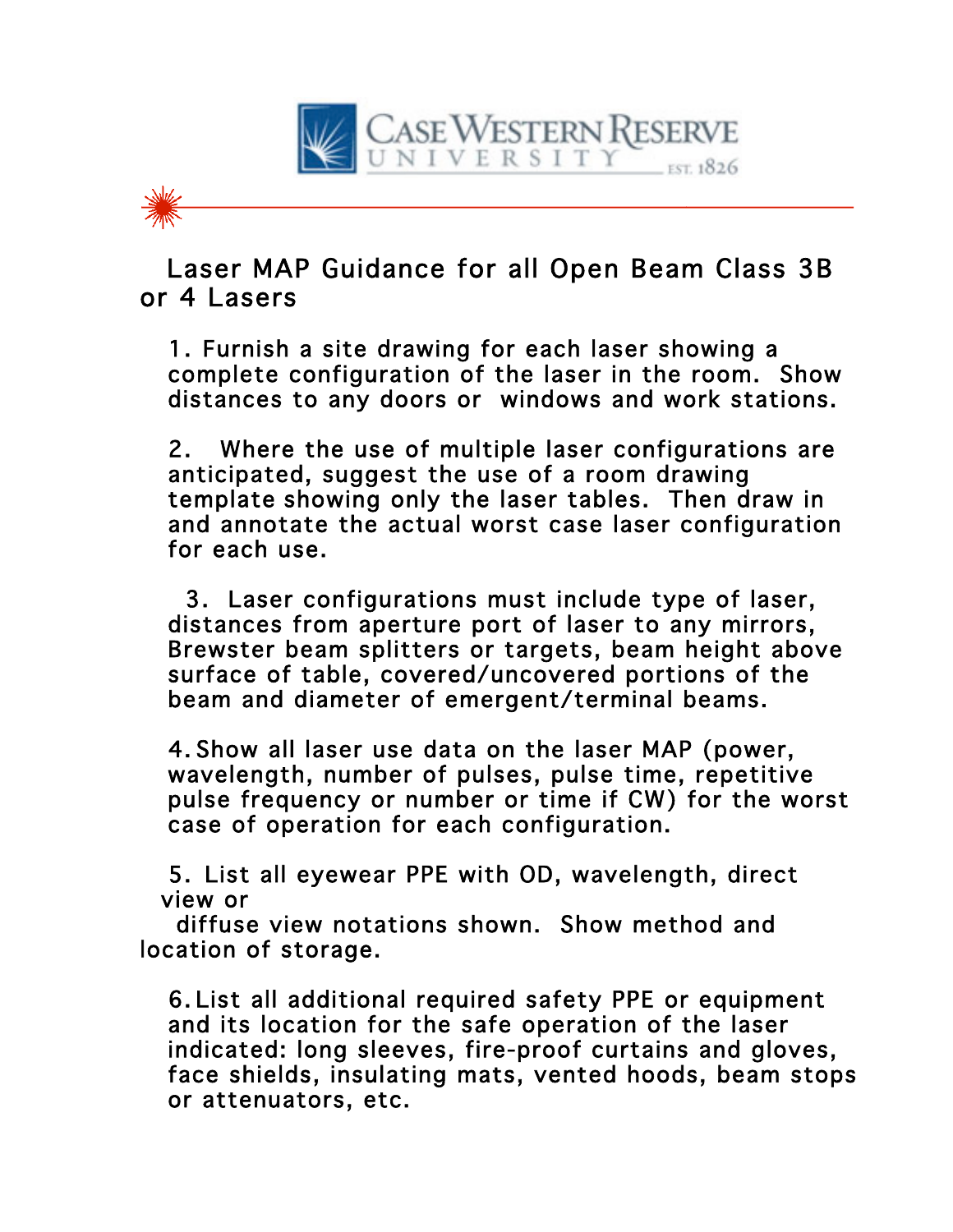Laser MAP Guidance for all Open Beam Class 3B or 4 Lasers

7. Indicate the maximum number of users or individuals that may be in the room during the firing of the laser. Show the location of any work stations with respect to the seated eye level height and line of sight distance to any open laser beam.